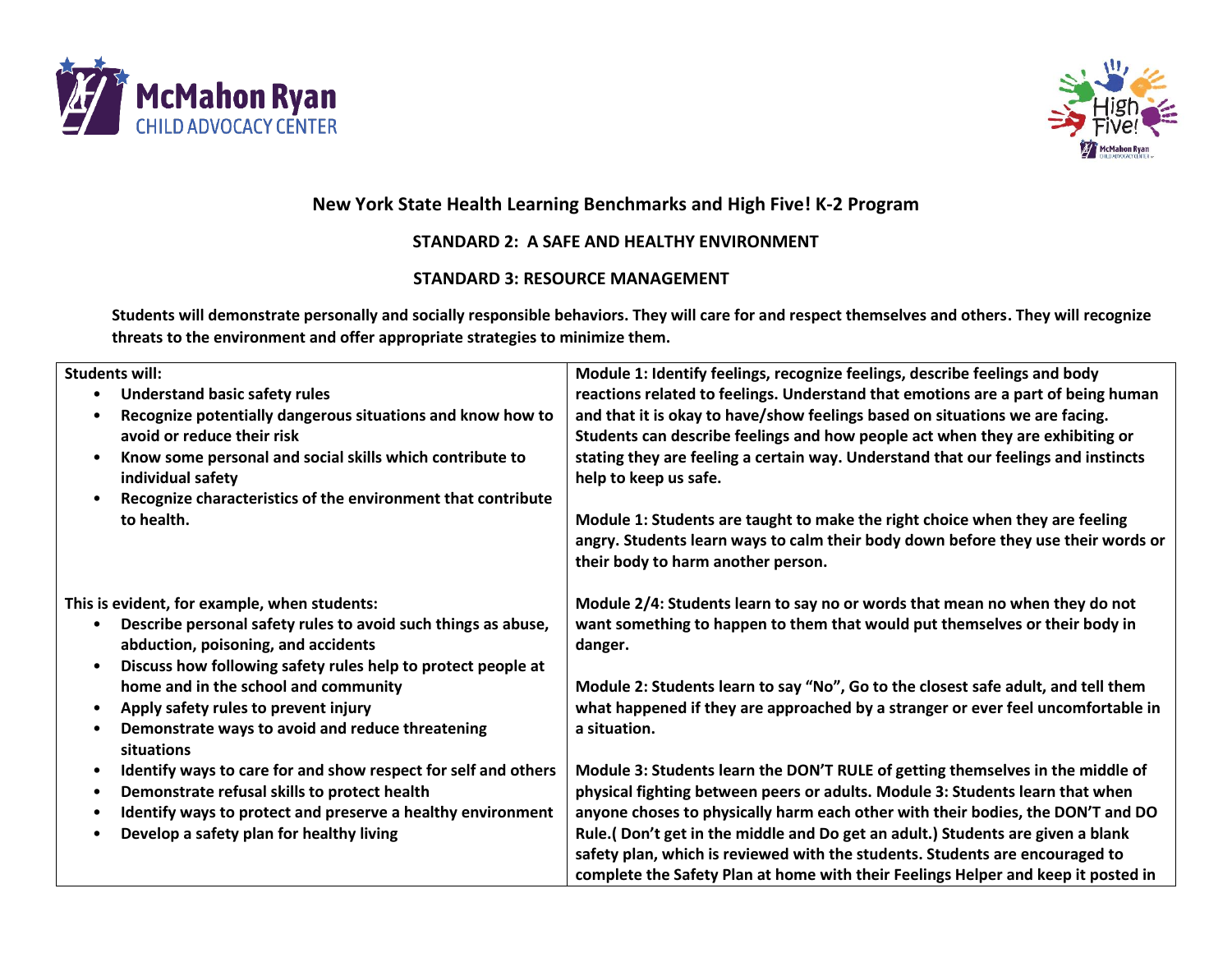**a safe place. Students learn that when people are using words to hurt each other, they can remove themselves from the situation and later share how they felt observing the situation. Module 4: Students learn that they can say" No "if they feel uncomfortable or unsafe in any situation with, anyone, even an adult they trust and love. Students learn that their body belongs to them and the only person who should see or touch the private parts of their body is someone who is keeping their body clean or healthy.**

## **STUDENTS WILL ACQUIRE THE KNOWLEDGE AND ABILITY NECESSARY TO CREATE AND MAINTAIN A SAFE AND HEALTHY ENVIRONMENT**

**Students will know the basic principles of home and community safety. They can demonstrate the skills necessary to maintain their homes and workplaces in a safe and comfortable condition. They can provide a safe and nurturing environment for themselves and others.**

| <b>Students will:</b>                                                       | Module 1: Students learn to identify Feelings Helpers at home and      |
|-----------------------------------------------------------------------------|------------------------------------------------------------------------|
| Know some conditions necessary for a safe and healthy home and<br>$\bullet$ | school to help them when they are confronted with uncomfortable        |
| school environment and recognize the various ways individuals               | feelings, emotions, and unsafe situations or people.                   |
| contribute to that environment                                              |                                                                        |
| Know how to access help when illness, injury, or emergency situations       | Module 2: Students learn that strangers are people they do not know.   |
| occur                                                                       | They learn to say, "No!" run away and tell the closest safe adult what |
|                                                                             | happened. Students learn to get help from safe strangers (ie. police   |
| This is evident, for example, when students:                                | officers, security guards, store employees, EMTs, etc.) if lost from   |
| Demonstrate procedures to be followed in case of fire, floods, other        | parent/caregiver or experiencing an unsafe situation                   |
| natural disasters, or personal danger                                       |                                                                        |